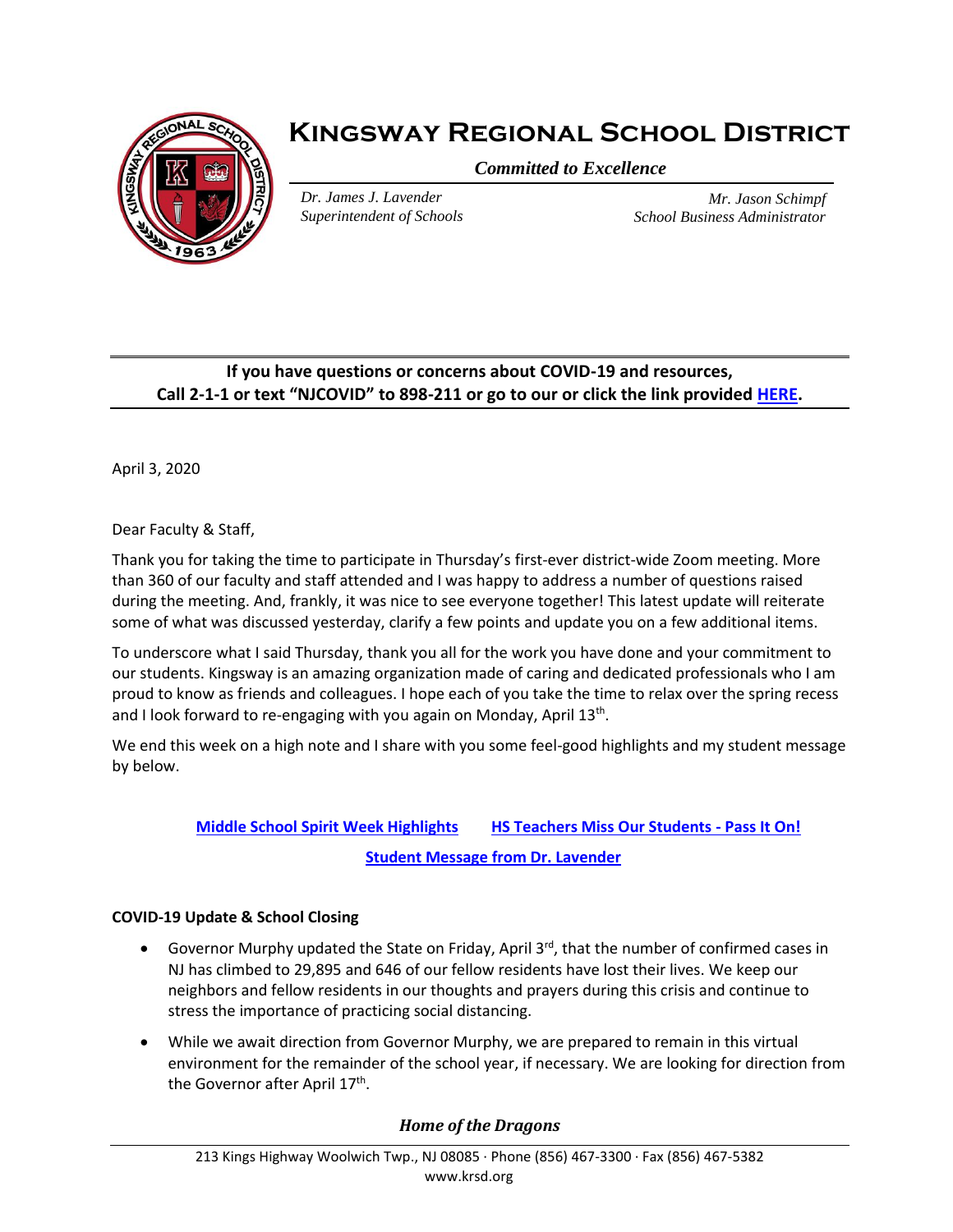- **•** Spring recess is scheduled for Monday, April 6<sup>th</sup> through Monday, April 13<sup>th</sup>. Faculty & Staff will participate in a virtual in-service on Monday, April 13<sup>th</sup> and students will return to virtual school on Tuesday, April 14<sup>th</sup>. No work shall be assigned to students over spring recess.
- **Eligibility for Free/Reduced Lunch**. Our dedicated food service department continues to offer school lunches during the COVID-19 school closure to students who qualify for meal benefits. If your household income has changed, we encourage you to submit an application to see if your child qualifies for free meal deliveries. You may request an application to be mailed to your residence by contacting our food service manager, Holly Haynes at 467-3300, ext.4227 or [haynesh@krsd.org.](mailto:haynesh@krsd.org) For your convenience, you may apply for meal benefits electronically by clicking on the applications below.

[Free/Reduced Lunch Application \(English\)](https://www.krsd.org/Page/1219) [Free/Reduced Lunch Application \(Spanish\)](https://www.krsd.org/Page/1220)

#### **Field & Class Trips & Other Events**

- **Trips and Events Scheduled for June**. We are highly engaged in conversations with a number of vendors and venues regarding a number of trips and events scheduled in June. We will finalize decisions in the coming days/weeks regarding the status of such events as Prom and Middle School Class Trips. Regretfully, the Kingsway Education Foundation's annual Golf Tournament has been canceled.
- **Senior Trip to Disney**. Discussions surrounding the senior trip continue to be a sobering reminder that many potentially memorable experiences may be lost this year. This week I have worked closely with our students, advisors and travel agent regarding the status of this trip. And, while I loathe the thought that our seniors may lose this trip, we fully recognize that it is incumbent upon us to do all we can to secure refunds if cancelled. Be assured that we are working closely with World Class Travel to secure full refunds for every student, if cancelled; and, my goal is to communicate next week to our seniors and parents regarding the status of this trip. Moreover, be advised that I have seen others push additional insurance on social media, which greatly concerns me as I do not want to see parents spend additional money unnecessarily. I urge tremendous caution and due diligence before anyone considers such an option at this point in the process.

#### **Virtual Learning Program – Version 2.0**

- **Adjust Pacing & Expectations**. As instruction continues in our virtual learning program, questions have centered on pacing. Understandably, teachers have a desire to teach all the material. This simply is not feasible in our current environment and we must adjust our pacing and expectations accordingly. Teachers should truncate material to identify critical skills and concepts we want students to learn between now and year's end.
- **Lesson Plans are not required**. We will move toward developing classroom calendars for the duration of the school year to help teachers, and students, focus on big picture critical concepts